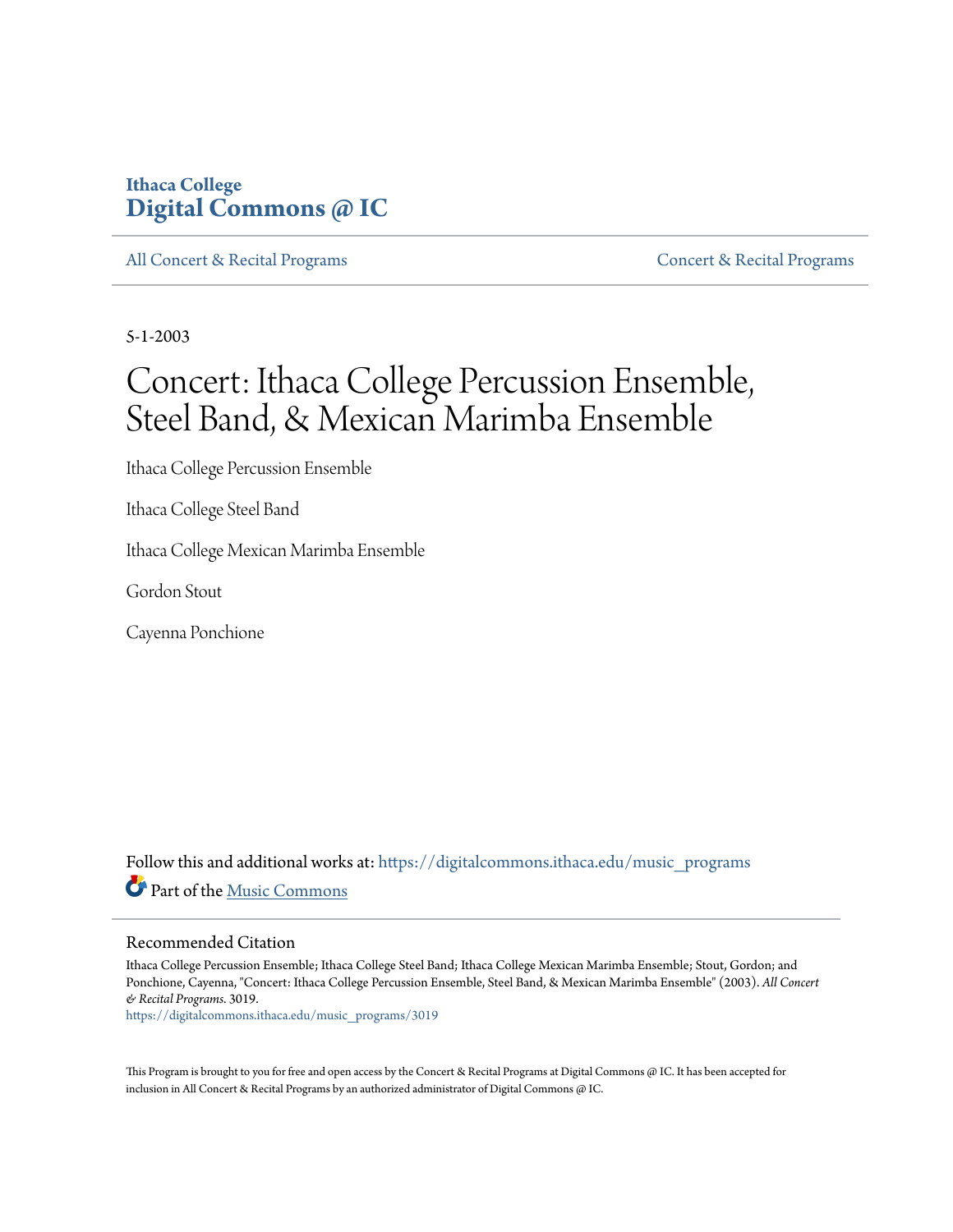"It is my plan to build a school of music second to none."

 $-William$ Grant Egbert<br>(1867–1928) Founder. **Ithaca** Conservatory of Music

**SCHOOL OF MUSIC** 

ITHACA